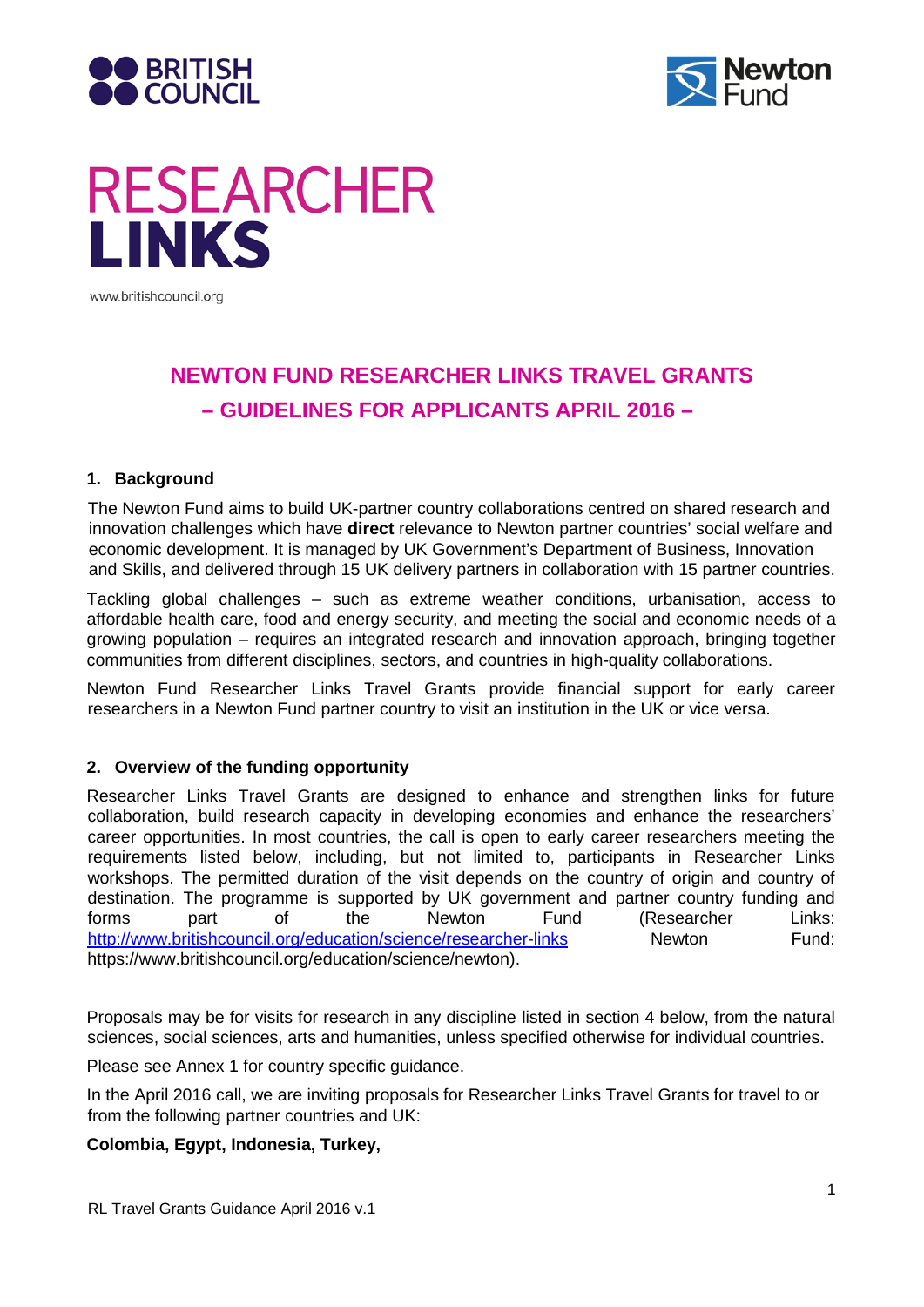Further countries may join the call later, so please check the webpage periodically for updates and announcements.

Subsequent calls for proposals may involve different partner countries.

# **3. Scope of the Programme**

All Newton Researcher Links Travel Grants have the following three overarching objectives:

- **Support international development-relevant research** Travel Grants are intended to support research areas relevant to the economic development and social welfare of partner countries.
- **Contribute to capacity building of early career researchers**  The proposal should include a description of the capacity building potential of the project (both for the individual applicant, and other potential beneficiaries), and the longer term impact that the project could achieve.
- **Establish new research links or develop existing links** Travel Grants are intended to either support new links, or to develop existing links with the potential for longer term sustainability. Applications to return to the research group where the applicant carried out their PhD research or have previously taught will only be considered if they clearly demonstrate the latter.

In their proposal applicants must include:

- the specific outputs anticipated from the visit
- an explanation of the benefit to researchers and their institutions
- exploration of any potential longer term benefit that might arise, thinking about who might benefit and how, and describing the actions that will be taken to ensure that potential impact is realised a clear description of how the individuals and research groups involved intend to sustain their collaboration.

# **4. Relevance to economic development and social welfare**

Researcher Links Travel Grants are intended to support research areas relevant to the development of partner countries.

We define research with development relevance as research (applied or fundamental) that has the potential to contribute to the economic development and social welfare of low- and middle- income countries<sup>[1](#page-1-0)</sup>, benefitting low income and vulnerable populations in these countries. **In order to be considered for funding under this programme, all proposals must clearly articulate a plausible pathway showing how the research may lead to positive impact on these populations within a reasonable timeframe (within 3-15 years). Applications which do not meet this criterion cannot receive UK Newton Fund support.**

In some disciplines, development relevance can be longer-term and less direct than in other areas and impact may be societal. In all cases, it is the responsibility of the applicant to articulate how the research area or activity proposed will meet these criteria. Applicants should not expect reviewers to make assumptions about development impact that is not clearly described within the proposal.

In order to show development relevance within the context of their proposed project, applicants are encouraged to include reference to any local or national consultation, links to government policies, and any links with government institutions.

For more on our approach to ODA, please see<http://www.newtonfund.ac.uk/about/what-is-oda/>

Agreements for ownership and exploitation of intellectual property generated through project activities must be consistent with the primary aim of addressing development issues.

<span id="page-1-0"></span> $1$  As defined by the OECD DAC list of official development assistance (ODA) recipients [\(http://www.oecd.org/dac/stats/daclistofodarecipients.htm\).](http://www.oecd.org/dac/stats/daclistofodarecipients.htm)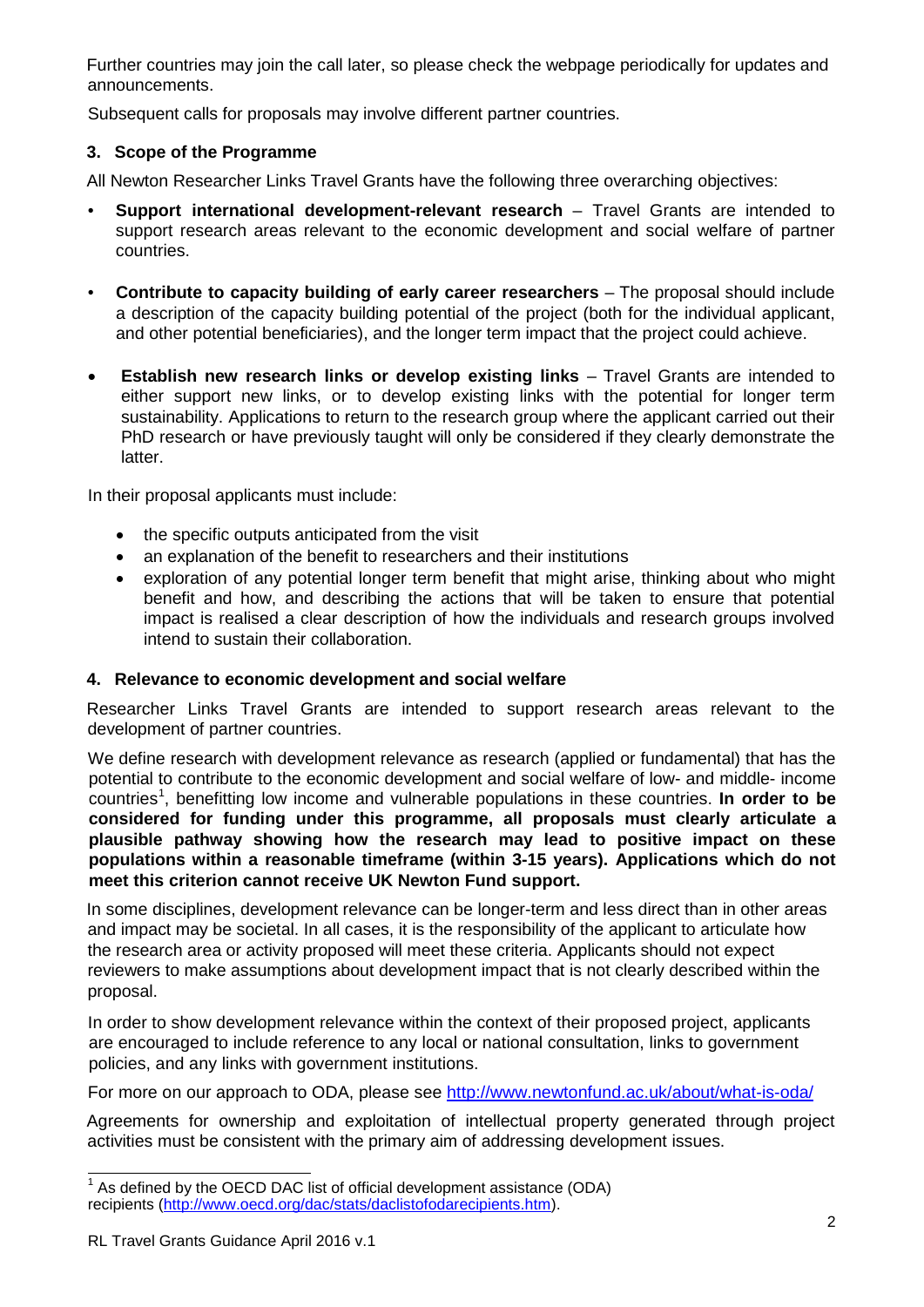Under this call, the following research and innovation challenge areas will be given priority **(unless specified further in Annex 1 for individual countries).** Multidisciplinary proposals are welcome, and may include Social Sciences and Arts and Humanities. The challenge areas are as follows:

- Agriculture (e.g. irrigation, crop yields)
- Climate and environment (e.g. climate change, green technology, sustainable development, ecosystem services, resource scarcity)
- Sustainable energy for all
- Education research and innovation for development
- Economic growth (e.g. equitable growth, financial sector development, private sector development)
- Health (e.g. HIV/AIDS, malaria, tuberculosis, neglected tropical diseases, child mortality, maternal health)
- Water and sanitation
- Food and nutrition (including food security)
- Demographic change and migration
- Rural and urban development
- Infrastructure (including civil engineering, information and communication technologies, big data for social and economic development)
- Humanitarian disasters and emergencies, disaster risk reduction
- Resilient and connected communities
- Governance, society and conflict (e.g. transparency, accountability, effective institutions, land and natural resource rights, poverty alleviation, social development, structural inequalities, violence and security, peace building, civil society)

Development-relevant data collection, quality and access (including administrative data and macroeconomic statistics).

Please see Section 19 for a list of our review panels.

# **5. Eligibility**

- Applicants must be based either in the UK, or in one of the partner countries listed in Annex 1, and be affiliated with a recognised publicly funded research establishment or public or private Higher Education Institution. **For-profit organisations are not eligible to receive any grant funds.** Please see list of eligible UK research institutions [here.](http://www.britishcouncil.org/sites/britishcouncil.uk2/files/institutional_links_-_eligible_uk_research_organisations_-_version_1april_2015.pdf)
- In most cases, applicants must be early career researchers who have received a PhD within the last ten years. Please see Annex 1 for country-specific exceptions.
- A supporting letter must be provided to confirm that the applicant will return to his/her home institution in a research capacity for at least six months after the end of the visit.
- Applicants can be of any nationality, but they must be able to secure a visa for the country which they plan to visit (please see Annex 1 for exceptions).
- Travel may only be between the UK and partner country, but can be in either direction.
- Individuals who have participated in Researcher Links Workshops are eligible and are welcome to apply for a Travel Grant to build on any research links made at the workshop.
- Individual applicants who have previously received a Researcher Links Travel Grant are not eligible.
- **Only one application may be submitted per researcher.** Duplicate applications are ineligible, even if they are to different countries.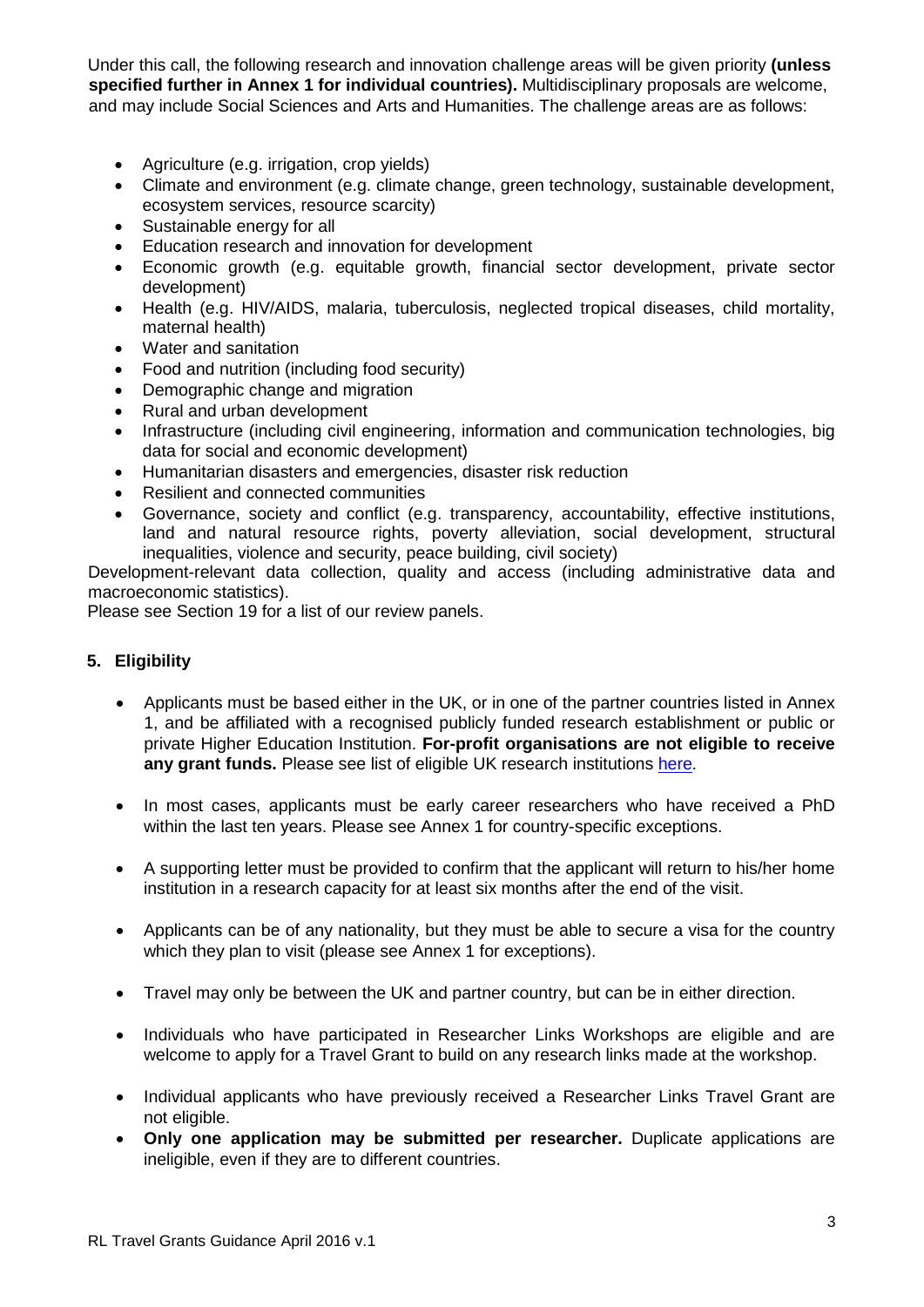Country-specific guidance on the eligibility of applicants at different stages of their careers (i.e. early career researchers or researchers at any stage of their career) can be found in Annex 1.

# **Travel must take place before 31 January 2018.**

### **6. Funding**

Applicants must provide a budget request with their proposal.

The Travel Grant is calculated using five flat rate categories: Travel, Visa, Insurance, Subsistence, Consumables.

Additional support based on direct costs can be requested to contribute towards extra costs of the visit associated with childcare or special needs. These will be approved on a case by case basis.

### **Please see Annex 4 for maximum amounts that can be requested in each budget category for each country and for details on financial reporting**.

The flat rates are designed to make funding easier to manage. Successful applicants will be able to use underspend under one budget category to cover the costs under a different category (e.g. any underspend on the budget to cover the travel can be used to cover other costs for subsistence), providing the total budget is not exceeded.

Please note that although the grant contribution will be calculated using flat rate contributions, researchers and their institutions will be asked to keep and submit receipts and invoices to demonstrate their spend until 31 December 2022.

Full checks of supporting documentation will be carried out on a proportion of the grants.

Further monitoring and evaluation will also be carried out, to be specified in the grant agreement.

Please also note that the final value of the award will be specified in the Grant Agreement. The British Council and partner funders will not increase the value of an award at a later stage.

**Travel:** travel costs for researchers travelling to the country where the visit takes place. This also covers costs for luggage and travel insurance as well as local transport on the day of travel. International (economy return) airfares should be booked as far in advance as possible to minimise costs.

Visas : costs for visas. Information on UK entry regulations for visiting researchers can be found on the Euraxess website: [http://www.britishcouncil.org/new/euraxess/euraxess-living/euraxess](http://www.britishcouncil.org/new/euraxess/euraxess-living/euraxess-living-entry-regulations/)[living-entry-regulations/](http://www.britishcouncil.org/new/euraxess/euraxess-living/euraxess-living-entry-regulations/)

**Insurance:** successful applicants must take out adequate insurance as the British Council cannot take responsibility for any problems which may occur during the visit. Successful applicants accept full responsibility for all aspects of the visit and take out insurance for any risks associated with taking part in travelling abroad, including all unexpected and uncontrollable events. The British Council will not be liable for the consequences of any such risks or any costs incurred.

**Subsistence:** costs for accommodation and other daily expenses such as phone and local transport. Subsistence is calculated using unit costs for each month (1 month is intended as 4 weeks), and is specific to the country of destination.

**Consumables:** a small amount can be requested to cover consumables. However, it is expected that the receiving laboratory or department will provide most of these resources.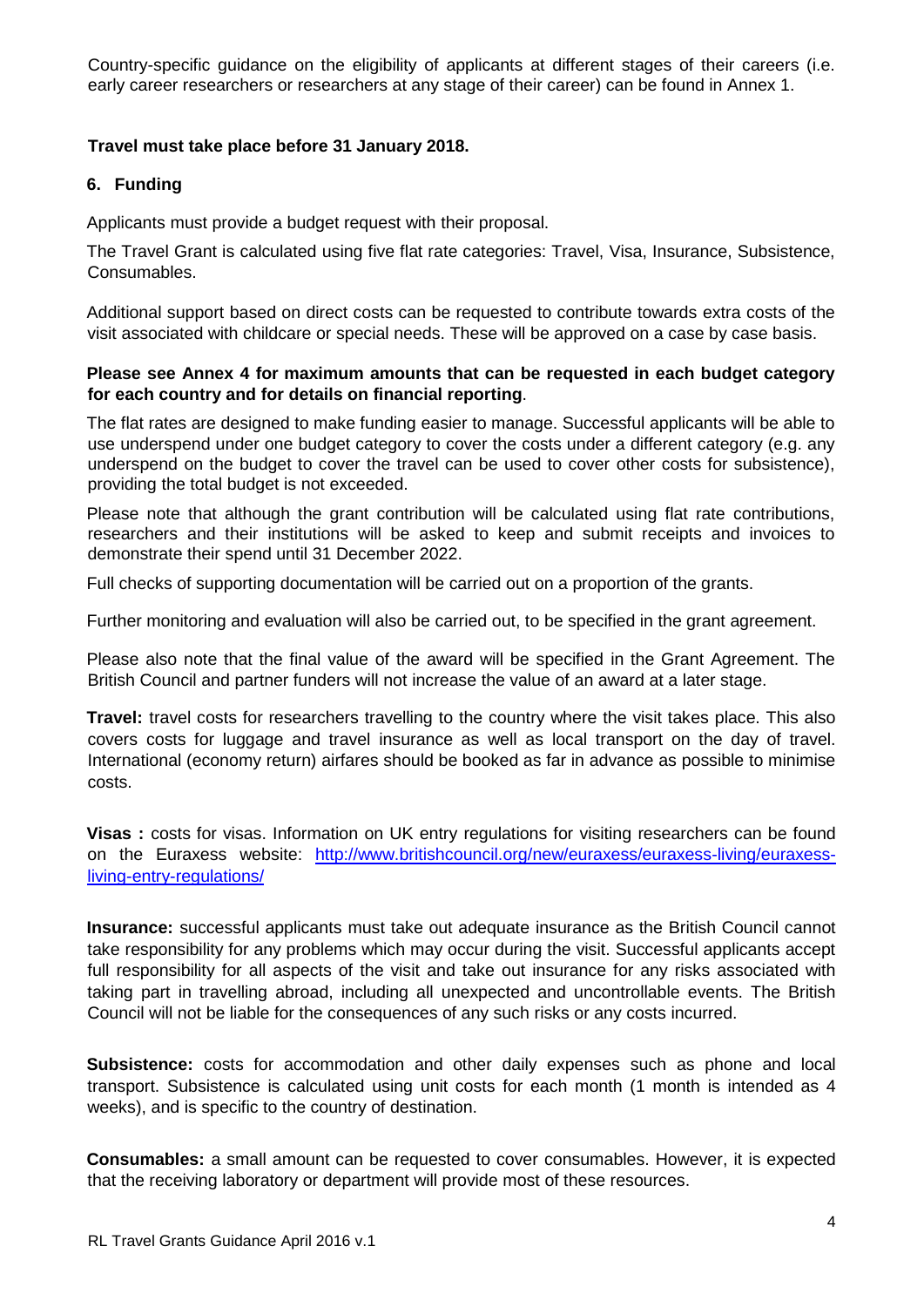**Equal opportunities and diversity:** The British Council is committed to equal opportunities and diversity and will consider, on a case by case basis, requests for support to encourage underrepresented groups to engage in Institutional Links activity, so long as sufficient justification is provided.

# **Successful applicants must make their own travel and accommodation arrangements. The British Council cannot give advice on visas or insurance.**

# **Payment of the grant**

The British Council will sign the Grant Agreement with the successful applicant's home institution, The home institution then receives the grant payments and disburses the funds to the researcher.

Payments will be processed in two instalments:

**Pre-financing payment:** 90% of the budget approved following budget checks by the British Council will be transferred to the home institution within 30 days of British Council signature of the Grant Agreement.

**Post-visit payment or recovery of the balance:** the amount of the final payment to be made to the successful applicant's home institution will be established on the basis of a final report. If the visit has not taken place, or if the duration is shorter than planned, resulting in a reduction in costs, the final payment may be withheld and if necessary the entire grant, or a proportion of it, recovered.

Successful applicants must submit a final report within 30 days of their visit. A final report template will be sent to successful applicants and will include a financial and a narrative part.

As the Newton Researcher Links Travel Grant is calculated using flat rates, in most of the countries, successful applicants will not need to submit detailed receipts for each expenditure but only proof that the visit took place (e.g. boarding cards, proof of insurance, visa, accommodation) and a signed certificate of attendance from the host institution. However, please see Annex 4 for details on reporting requirements for individual countries.

If there is insufficient evidence in the final report that the visit took place as proposed in the application, then additional information may be requested prior to the final balance payment, or any underspend of the grant may be returned to the British Council.

### **Different reporting rules may apply where visits are fully or partially funded by in-country partner organisations**

# **Underspend**

In cases where beneficiaries have spent less than the budget awarded, underspend cannot be used for further research activity unless agreed by the British Council. Requests to utilise underspend should be sent to [UK-ResearcherLinks@britishcouncil.org](mailto:UK-ResearcherLinks@britishcouncil.org) with a letter of support from the host institution before additional expenditure occurs.

# **7. Ethics and research governance**

It is essential that all legal and professional codes of practice are followed in conducting work supported under this Programme. Applicants must ensure the proposed activity will be carried out to the highest standards of ethics and research integrity. Specifically, applications that involve research on animals, human participants, human tissue or patient/participant data must be accompanied by necessary permission certificates from the relevant local ethical review committees/authorities in the UK and the partner country, or an undertaking to obtain this permission in advance of the activity commencing. Failure to do so will result in applications being rendered ineligible and any funding already committed through this Programme being rescinded.

Please refer to the Research Councils UK 'Policy and Guidelines on Governance of Good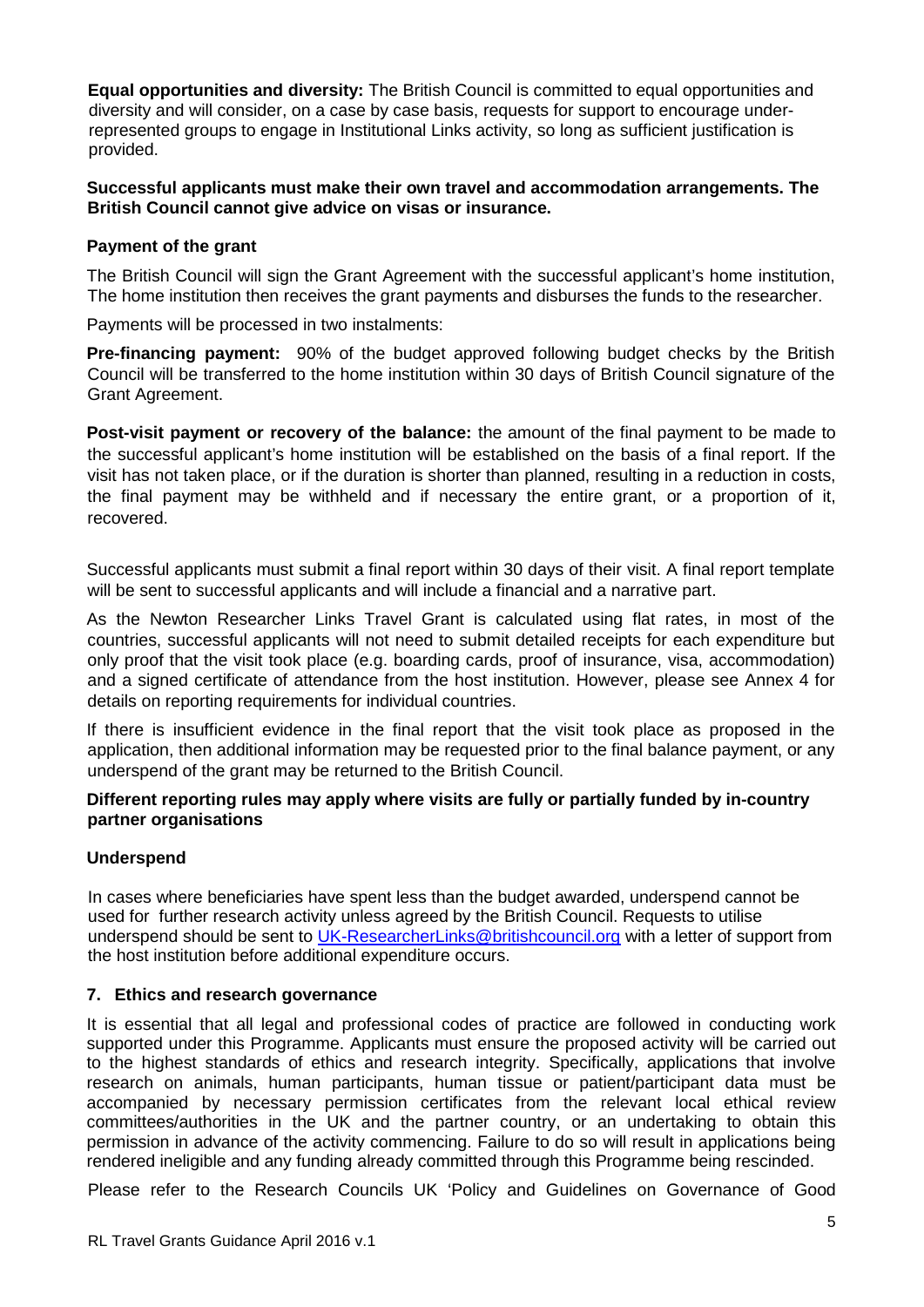Research Conduct' [\(http://www.rcuk.ac.uk/Publications/researchers/grc/\)](http://www.rcuk.ac.uk/Publications/researchers/grc/), the InterAcademy Partnership report 'Doing Global Science: A Guide to Responsible Conduct in the Global Research Enterprise' [\(http://www.interacademycouncil.net/24026/29429.aspx\)](http://www.interacademycouncil.net/24026/29429.aspx) or contact us at [UK-](mailto:UK-ResearcherLinks@britishcouncil.org)[ResearcherLinks@britishcouncil.org](mailto:UK-ResearcherLinks@britishcouncil.org) for further guidance.

# **8. Diversity**

The British Council encourages applications from people from under-represented groups. Applicants may apply for funding to cover extra costs for such participation (e.g. childcare costs, costs of support for those with disabilities).

Please include requests for such support in the budget submitted with your application.

Please contact us at [UK-InstitutionalLinks@britishcouncil.org](mailto:UK-InstitutionalLinks@britishcouncil.org) for further information on funding. and for more on the British Council's approach, see our Equality Policy at: [https://www.britishcouncil.org/sites/default/files/equality\\_policy\\_1.doc](https://www.britishcouncil.org/sites/default/files/equality_policy_1.doc)

# **9. Submission process**

The submission deadline is **16:00 UK time on 27 June 2016**. Proposals submitted after the deadline will not be considered for funding.

Applicants **must** submit a completed online application form

(https://britishcouncil-cxobw.formstack.com/forms/application\_form\_newton\_tg\_april2016)

Submissions by email will **not** be accepted. The online form allows applicants to enter information and save it for a later date until final submission. There are strict character limits for each section which cannot be exceeded. Any problems with the online system should be reported before the application deadline to: UK-ResearcherLinks@britishcouncil.org.

To assist you in developing your application and sharing content with your partners, you can access a Word version of the online form [here.](http://www.britishcouncil.org/education/science/current-opportunities/travel-grants-newton-april-2016) However, the final version of your application **must** be submitted using the online form.

In addition to completing the online form, applicants are required to upload the following supporting documents:

- **A signed letter of support from the Head of Department (or equivalent) of your current home institution.** This should include:
	- o how your institution will help you prepare for the visit
	- o arrangements for support during your visit
	- o how your institution will support you in sustaining the link
	- o confirmation that your home institution is willing to sign the grant agreement and be responsible for managing the funds awarded to the successful applicant
	- $\circ$  confirmation that the applicant will return to their home institution in a research capacity for at least six months after the end of the visit.

The letter should be in Word or pdf format, and submitted online together with the application form.

- **A signed letter of invitation from the Head of Department (or equivalent) of the host institution where the visit will take place.** This should include
	- $\circ$  information on how the host institution will help the applicant prepare for the visit
	- o arrangements for support during the visit (waiving of bench fees, support for finding accommodation and any language training needed, induction to the institution etc.)
	- $\circ$  support to the research, including how the researcher will be integrated into the research group

This should be in Word or pdf format, and submitted online together with the application form.

• The statements of support from the two Heads of Department should also include comments on the following questions: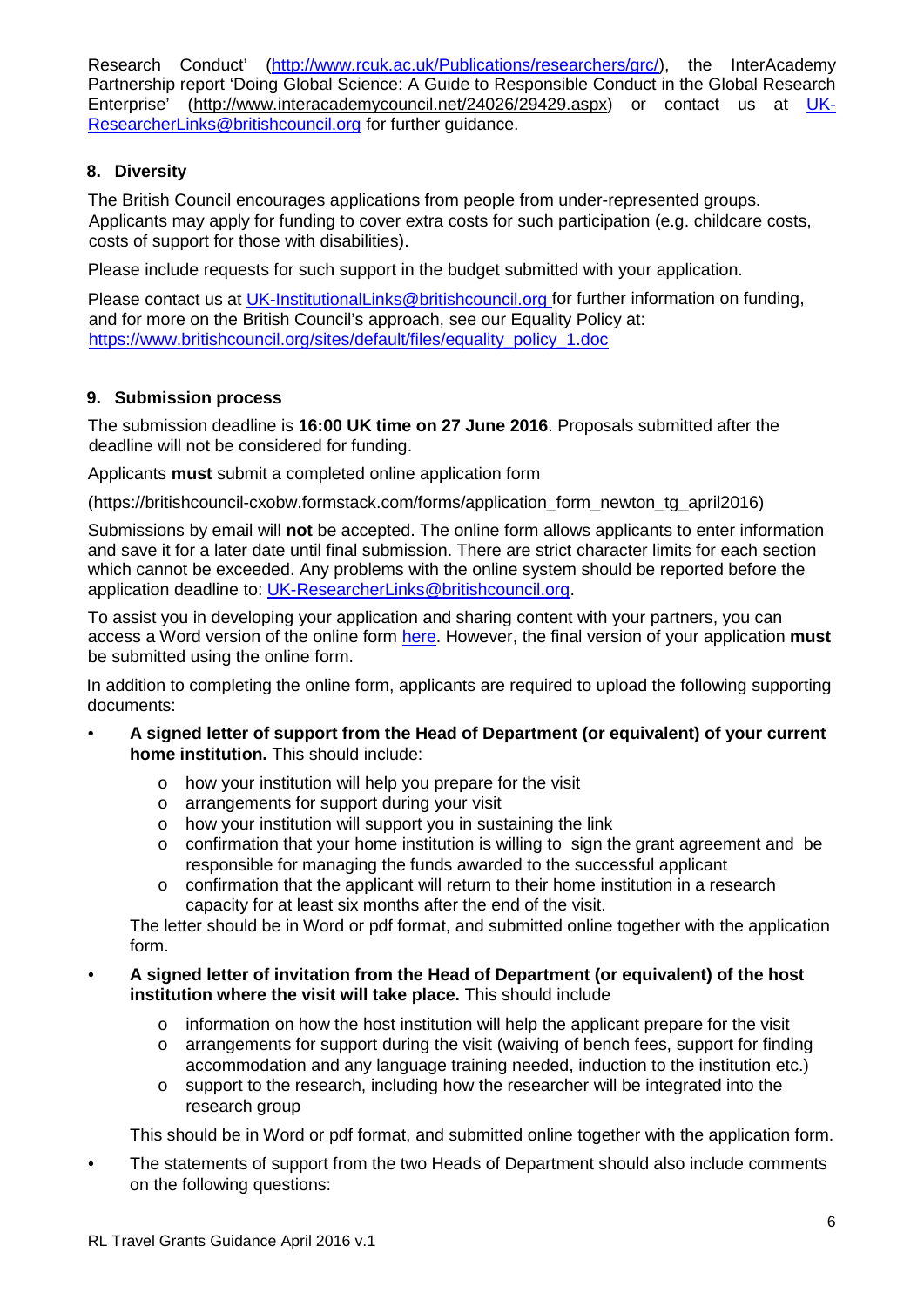- o Why is the research important, especially with respect to the international development impact?
- o Why do you want to make contact with this institution?
- o How will the link be sustained?
- Before the completed application form can be submitted to the system, applicants will be asked to confirm in the online form that they have satisfied British Council policies on prevention of fraud, bribery, money laundering and addressed any other financial and reputational risk that may affect a transparent and fair grant award process.

Once the online application is submitted, the system will generate a unique application ID number. Applicants must note this number and use it in all communications with the British Council. Applicants who have not received this ID number should contact the British Council at [UK-](mailto:UK-ResearcherLinks@britishcouncil.org)[ResearcherLinks@britishcouncil.org](mailto:UK-ResearcherLinks@britishcouncil.org)

# **10. Selection process**

Selection begins with an eligibility check by the British Council against the eligibility criteria given in these Guidelines, including Annex 1 and the Eligibility Checklist at Annex 2.

Eligible proposals then undergo independent external quality review on the basis of quality, fit to development needs and country priorities and the overarching Researcher Links objectives.

Eligible applications will be assessed in the UK by one of five Review Panels:

- **Biological and Medical Sciences**
- **Environment, Agriculture and Food Sciences**
- **Engineering and Physical Sciences**
- **Social Sciences**
- **Arts and Humanities**

Applicants must indicate in their online application form which Review Panel their application should be assessed by, and the subject(s) their research covers. Up to 3 subject areas can be selected in priority order, but the applicant must indicate **only one Review Panel**.

Proposals are assessed by two reviewers against the criteria at Annex 3. The Review Panel then gives each application a final score from 0 to 60 and ranks them. Those receiving a final score from the Panel meeting of less than 30 will be considered not fundable. However, please note that achieving an average score equal to or above the threshold does not mean that the proposal will be funded.

The final selection decision will be made in-country in collaboration with national stakeholders and partner funding organisations. Country-specific priorities and challenge areas will be considered in the final decision, in addition to the general assessment criteria under this Programme. Please see Annex 1 for priority and challenge areas by country.

**Only proposals which have clearly articulated relevance to economic development and social welfare (as defined in section 4) of low- to middle-income countries benefitting lowincome and vulnerable populations in these countries will be considered for funding.**

# **Notification of results**

Applicants whose application is rejected at the eligibility stage will have 1 week to appeal against the decision. Successful applicants will be notified approximately 4 months after the call deadline.

# **11. Data Protection**

As part of the online application form, the British Council will ask applicants' permission to:

• Use the information provided in the application for processing the application, making any consequential award, for the award payment, monitoring, maintenance and review of the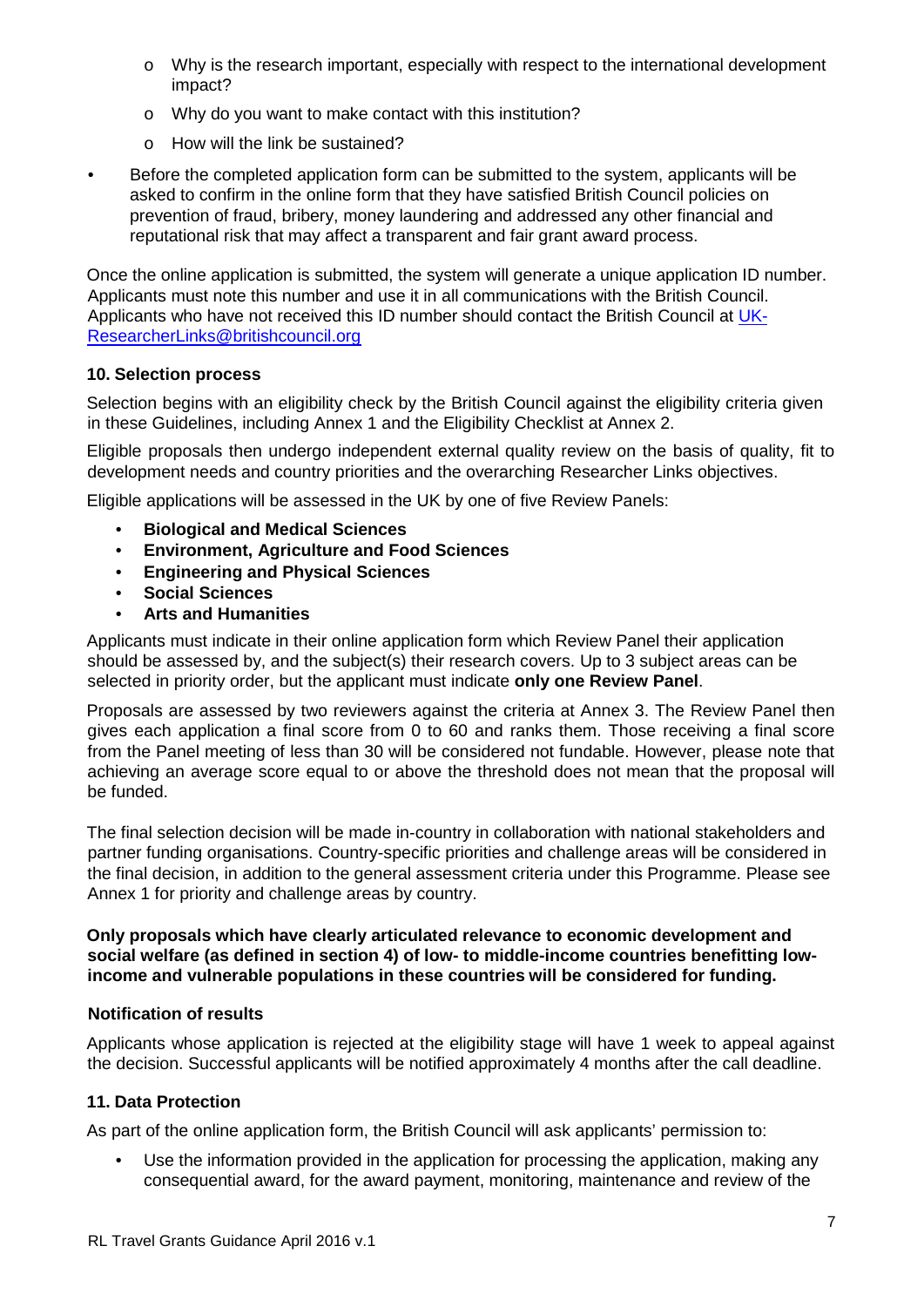award. In some cases information will be shared with national programme partners for the purpose of selection and monitoring of the award.

- Make information on the successful applications available to the public on their website and other publicity, and in reports and documents.
- Contact applicants in the future to inform them about future British Council opportunities.

Under UK Data Protection law applicants have the right to ask for a copy of the information we hold on them, for which we may charge a fee, and the right to ask us to correct any inaccuracies in that information. More information on this is available on the British Council data protection webpage [\(http://www.britishcouncil.org/home-data-protection.htm\).](http://www.britishcouncil.org/home-data-protection.htm)) Alternatively, it can be requested to the local British Council office or the Data Protection Team at dataprotection@britishcouncil.org.

# **Contact details**

All queries or comments about this call should be addressed to the Institutional Links email address [UK-ResearcherLinks@britishcouncil.org.](mailto:UK-ResearcherLinks@britishcouncil.org)

# **12. Applicant screening**

In order to comply with UK government legislation, the British Council may at any point during the application process, carry out searches of relevant third party screening databases to ensure that neither the applicant nor any of the applicant's employees, partners, directors, shareholders is listed:

- as an individual or entity with whom national or supranational bodies have decreed organisations should not have financial dealings;
- as being wanted by Interpol or any national law enforcement body in connection with crime;
- as being subject to regulatory action by a national or international enforcement body;
- as being subject to export, trade or procurement controls or (in the case of an individual) as being disqualified from being a company director; and/or
- as being a heightened risk individual or organisation, or (in the case of an individual) a politically exposed person.

If the applicant or any other party is listed in a Screening Database for any of the reasons set out above, the British Council will assess the applicant as ineligible to apply for this grant call.

The applicant must provide the British Council with all information reasonably requested by the British Council to complete the screening searches.

Please read the text to this effect on the application form and tick the box to show that you understand this.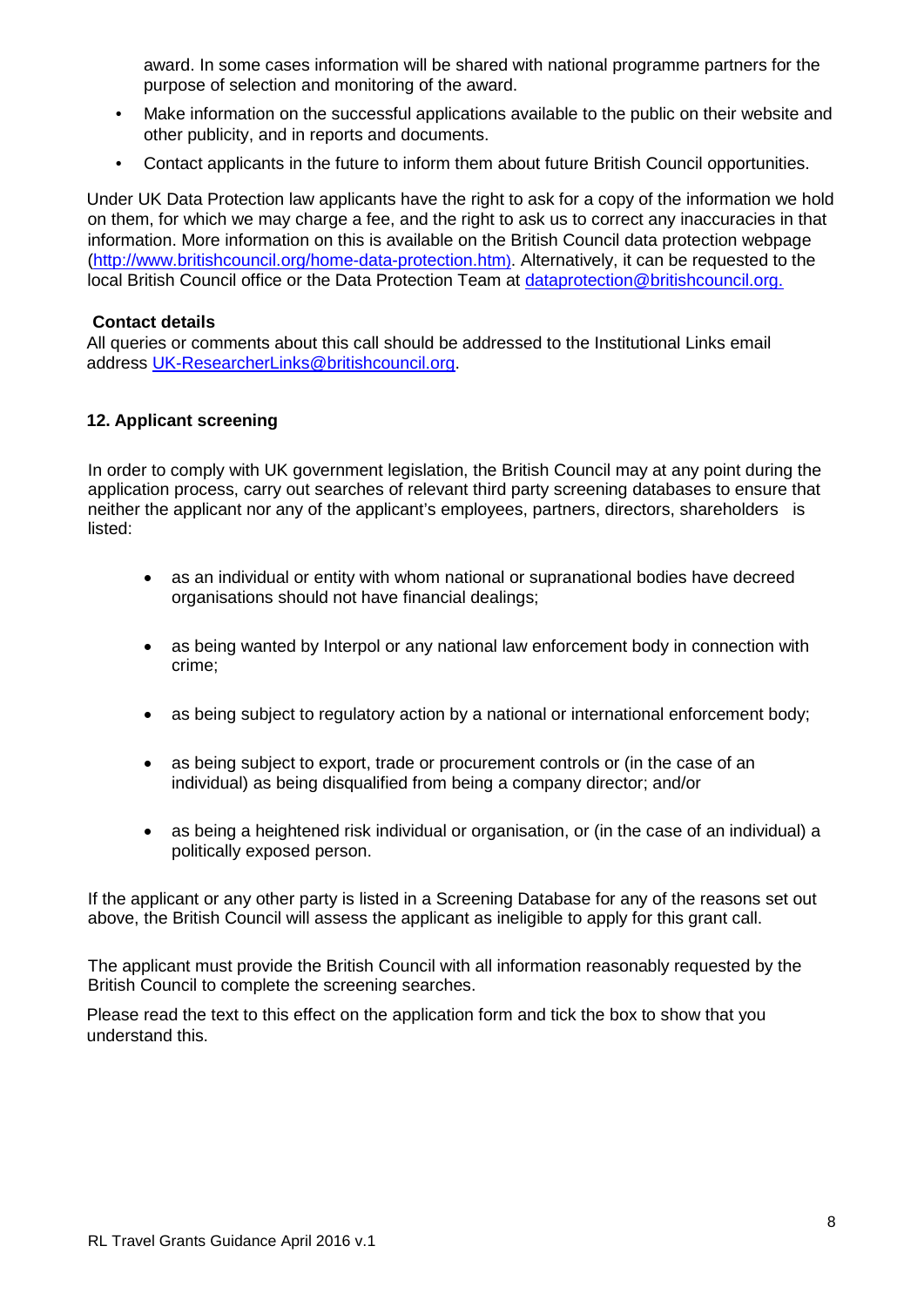



# **RESEARCHER LINKS**

www.britishcouncil.org

#### **Annex 1 – Country-specific guidelines**

In addition to the guidance given in the main body of this document, further conditions may apply to individual participating countries. These are specified in the table below. **Please refer to this annex for more information before developing your proposal.** 

**Note on the definition of early career researchers:** For the purpose of this call, we define 'early career researcher' as being at the level of 'R2 – Recognized Researcher' or at the very beginning of R3 level as specified in the European Framework for Research Careers 'Towards a European framework for research careers' for guidance on early career researcher profiles [\(http://ec.europa.eu/euraxess/pdf/research\\_policies/Towards\\_a\\_European\\_Framework\\_for\\_Research\\_Careers\\_final.pdf](http://ec.europa.eu/euraxess/pdf/research_policies/Towards_a_European_Framework_for_Research_Careers_final.pdf) [\)](http://ec.europa.eu/euraxess/pdf/research_policies/Towards_a_European_Framework_for_Research_Careers_final.pdf). We would expect early career researchers to be at the beginning of their research careers and to have been awarded their PhD not more than 10 years prior to applying for the Travel Grants, but allowances can be made for career breaks or other extenuating circumstances. If a researcher does not hold a PhD, but has research experience equivalent to a PhD holder and works in a field where a PhD is not a pre-requisite for established research activity, they will still be considered eligible.

**Note on country/partner research priorities:** Proposals must be within the research challenge areas listed in Section 4. If countries have specified research priorities within these areas they are listed below..

| 1. Colombia                     |                               |
|---------------------------------|-------------------------------|
| National co-funder: Colciencias | <b>ĊŎŕĊĨĔŬĊĬ<del>V</del>Ž</b> |
| Minimum duration: one month     |                               |
|                                 |                               |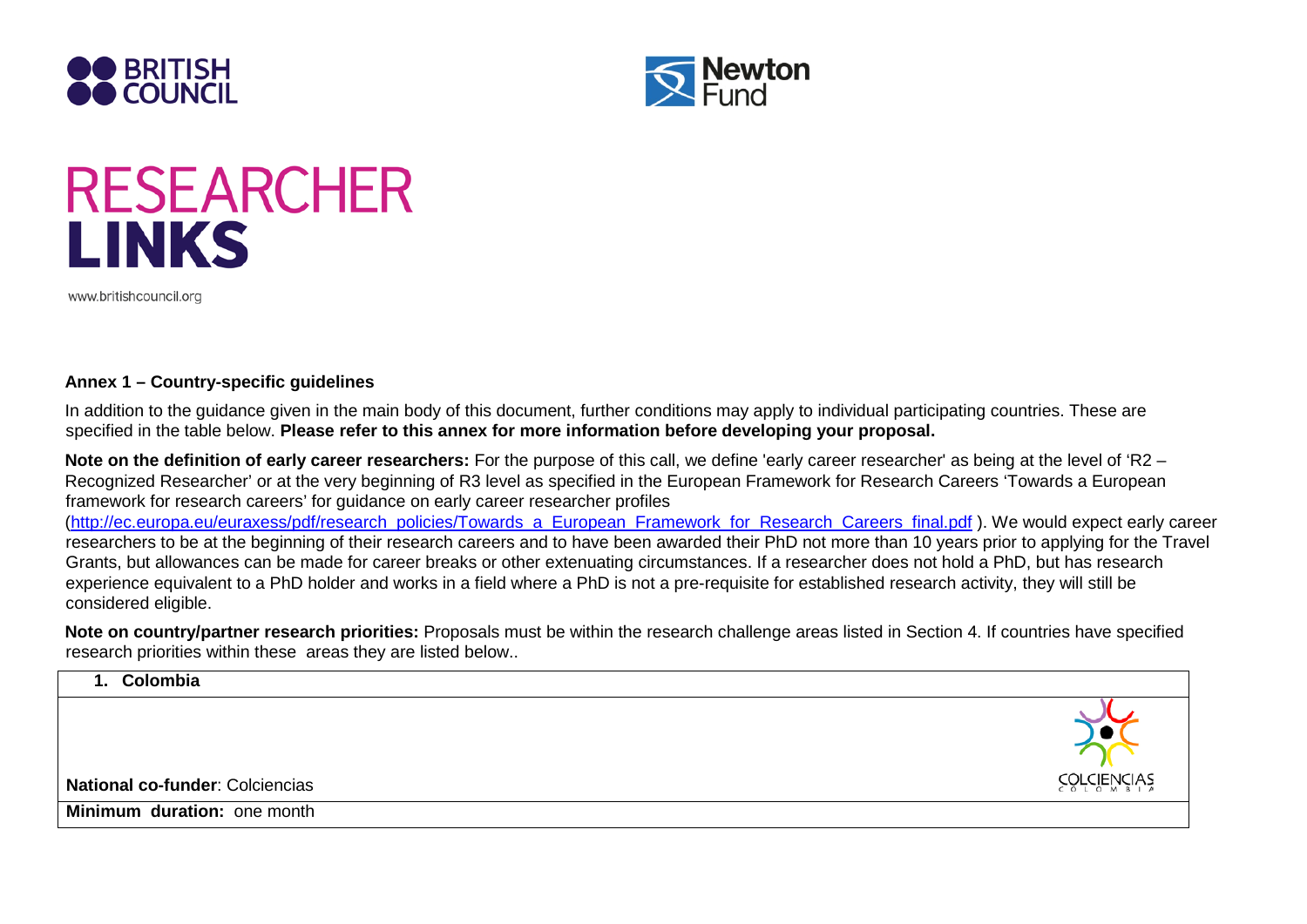# **Maximum duration**: six months

# **Research priorities:**

- Agriculture
- Health
- Biotechnology
- Energy and Mining Research
- Engineering
- Environment, Biodiversity & Habitat,
- ICT
- Social and Human Sciences
- Geosciences
- Basic Sciences
- Sea Sciences & Hydrobiological Resources

# **Additional eligibility criteria**:

All researchers applying from Colombia must be recognised by COLCIENCIAS as per calls 693 of 2014 or 737 of 2015

# **2. Egypt**

**National co-funder:** Science and Technology Development Fund (STDF)

**Minimum duration:** one month

# **Maximum duration**: six months

# **Research priorities:**

Grants must be relevant to at least one of the five core Newton-Mosharafa themes:

- Sustainable water management
- Food production and sustainable agriculture
- Renewable energy
- Affordable and inclusive healthcare
- Cultural heritage and archaeology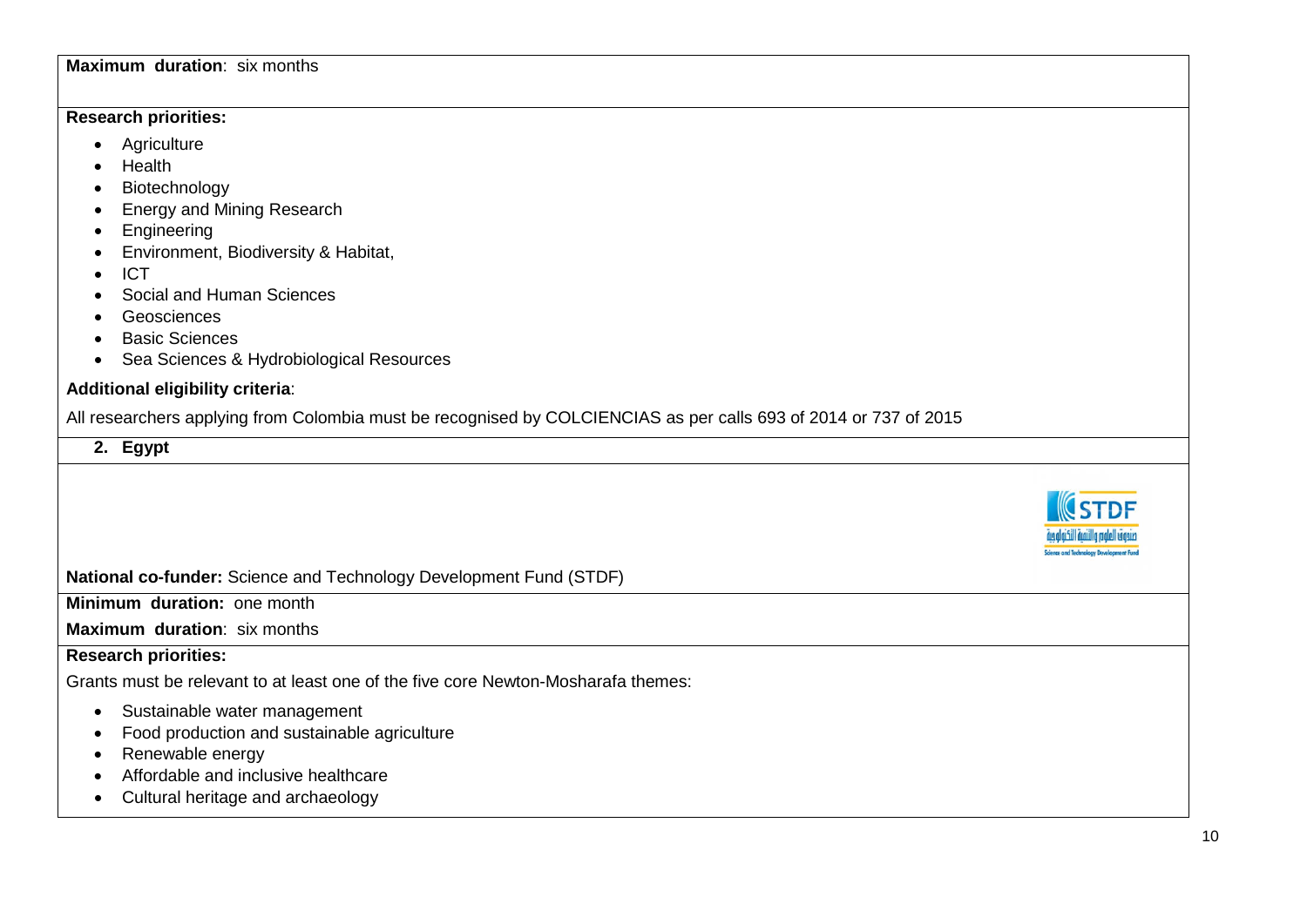**Additional eligibility criteria**:

- Applicants from Egypt must hold a PhD
- Only applicants that are affiliated with institutes of an Egyptian identity are eligible to apply
- For Egypt, applications need to be submitted as documents (word/PDF) on the STDF website. (http://www.stdf.org.eg/index.php/submit-your-proposal )
- For enquiries relating to the Egypt side of the grant or to STDF procedures, please contact STDF directly [\(Nevine.nabil@stdf.org.eg](mailto:Nevine.nabil@stdf.org.eg))
- Successful applicants contracted by STDF will follow STDF's payment schedule.

**3. Indonesia**

# **National co-funder:** Ministry of Research, Technology, and Higher Education (MRTHE)

**Minimum duration:** three months

**Maximum duration**: six months

# **Research priorities:**

- Energy and Climate Change
- Health
- Maritime
- Urban development(including but not limited to urban living, transportation, infrastructure and urban design
- Food security
- Capacity building in science, technology and innovation

# **Additional eligibility criteria**:

• Applicants from Indonesia must work for state universities; the applicant should give the registered employee ID (NIDN - Nomor Induk Dosen Nasional)

Required supporting documents in addition to the letters of support listed above are:

- A copy of latest education certificate (minimum doctoral graduate)
- Medical Declaration by a doctor
- IELTS certificate

Please send these supporting documents by email to [Femmy.Soemantri@britishcouncil.org](mailto:Femmy.Soemantri@britishcouncil.org) giving your application ID number

**4. Turkey**

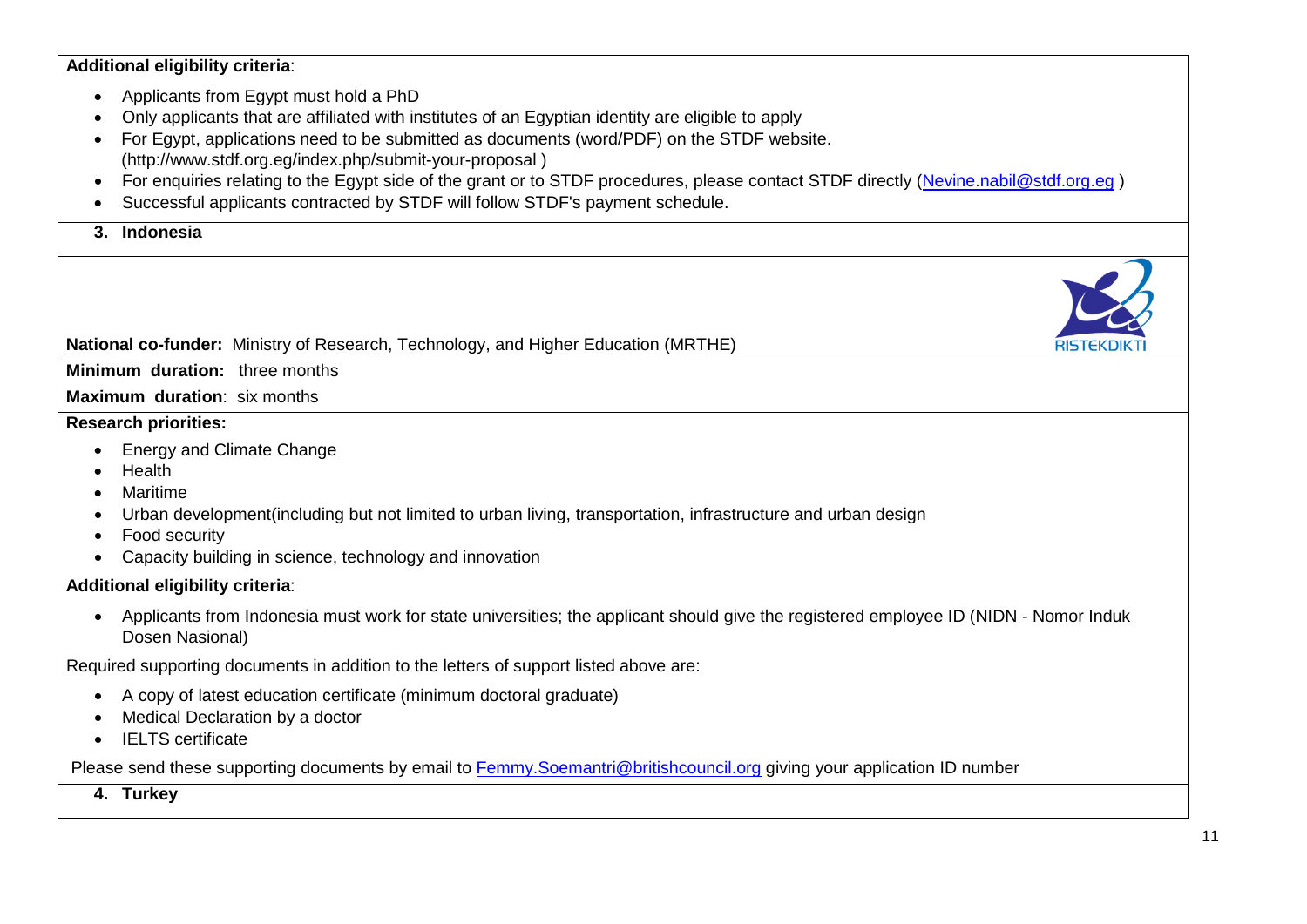

**Minimum duration:** one month

**Maximum duration**: six months

# **Research priorities:**

- Agriculture
- Climate and environment
- Sustainable energy for all
- Education research and innovation for development
- Economic growth
- Health
- Water and sanitation
- Food and nutrition
- Demographic change and migration
- Rural and urban development
- Infrastructure
- Humanitarian disasters and emergencies, disaster risk reduction
- Resilient and connected communities
- Governance, society and conflict
- Development-relevant data collection, quality and access

# **Additional eligibility criteria**

All Turkish researchers who apply must be registered on TÜBİTAK ARBİS (Researcher Information system) through the following link:

[http://arbis.tubitak.gov.tr](http://arbis.tubitak.gov.tr/)

If requested, all researchers should receive Official Legal/ Private Permission Documents or Ethical Issues Documents. For detailed information, please follow links below:

[http://www.tubitak.gov.tr/sites/default/files/yasal\\_izin\\_bilgi\\_notu\\_07\\_08\\_15.pdf](http://www.tubitak.gov.tr/sites/default/files/yasal_izin_bilgi_notu_07_08_15.pdf)

[http://tubitak.gov.tr/sites/default/files/etik\\_onay\\_bilgi\\_notu\\_23\\_07\\_13.pdf](http://tubitak.gov.tr/sites/default/files/etik_onay_bilgi_notu_23_07_13.pdf)

Proposals without the required Official Legal/ Private Permission Documents or Ethical Issues Documents will not be funded.

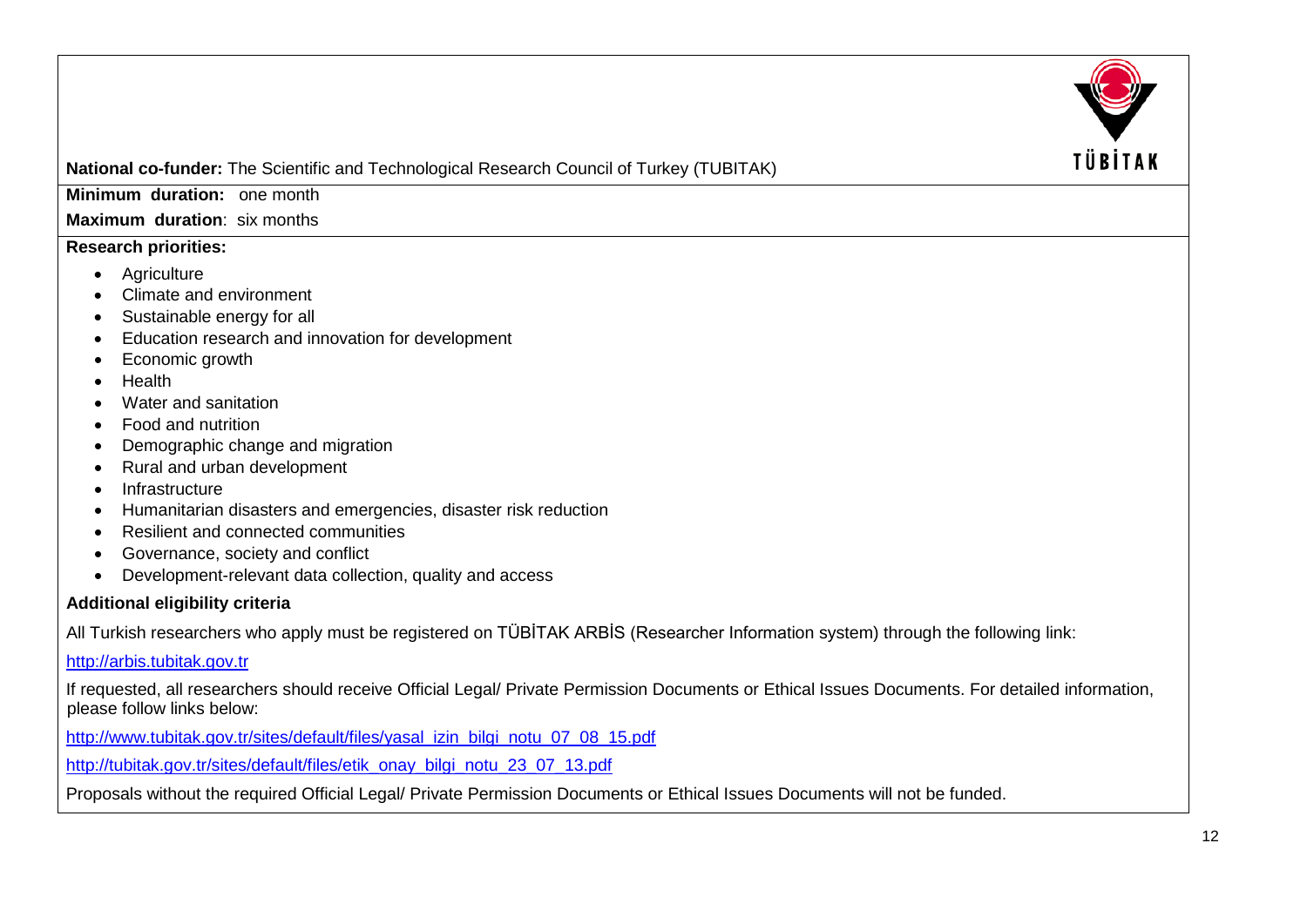



# **RESEARCHER LINKS**

www.britishcouncil.org

'n

# **Annex 2 – Eligibility Criteria checklist**

| The application has been submitted by the applicant by the published deadline.                                                                                                                                                                                                                                                                                                                                                                                                                                                                                                                                             |  |
|----------------------------------------------------------------------------------------------------------------------------------------------------------------------------------------------------------------------------------------------------------------------------------------------------------------------------------------------------------------------------------------------------------------------------------------------------------------------------------------------------------------------------------------------------------------------------------------------------------------------------|--|
| The applicant has enclosed the 2 supporting letters required.                                                                                                                                                                                                                                                                                                                                                                                                                                                                                                                                                              |  |
| The application form is completed in full and complies with instructions given.                                                                                                                                                                                                                                                                                                                                                                                                                                                                                                                                            |  |
| The application form and supporting documents have been completed in English.                                                                                                                                                                                                                                                                                                                                                                                                                                                                                                                                              |  |
| The applicant has submitted only 1 application under this call for Travel Grant<br>proposals (April 2016).                                                                                                                                                                                                                                                                                                                                                                                                                                                                                                                 |  |
| The applicant is an early career researcher (The term 'early career researcher' refers<br>to researchers at the beginning of their research careers. We would expect early career<br>researchers to have been awarded their PhD not more than 10 years prior to applying for<br>the Travel Grant, but allowances can be made for career breaks or other extenuating<br>circumstances. If a researcher does not hold a PhD, but has research experience<br>equivalent to a PhD holder and works in a field where a PhD is not a pre-requisite for<br>established research activity, they will still be considered eligible) |  |
| The mobility will take place between 1st February 2017 and 31st January 2018                                                                                                                                                                                                                                                                                                                                                                                                                                                                                                                                               |  |
| The applicant will return to his/her home institution in a research capacity for at<br>least six months after the end of the visit (demonstrated via the supporting letter<br>from the institution).                                                                                                                                                                                                                                                                                                                                                                                                                       |  |
| The home institution is a recognised publicly funded research establishment or<br>Higher Education Institution (can include private Universities).                                                                                                                                                                                                                                                                                                                                                                                                                                                                         |  |
| The host institution is a recognised publicly funded research establishment or<br>Higher Education Institution (can include private Universities).                                                                                                                                                                                                                                                                                                                                                                                                                                                                         |  |
| The applicant has not received a Researcher Links Travel Grant within earlier Calls                                                                                                                                                                                                                                                                                                                                                                                                                                                                                                                                        |  |
| The home institution must have the capacity to administer a grant and satisfy<br>British Council requirements to prevent bribery, fraud and professional misconduct.<br>Applicants will confirm that they comply to British Council requirements by<br>responding to pre-submission questions in the online application form                                                                                                                                                                                                                                                                                               |  |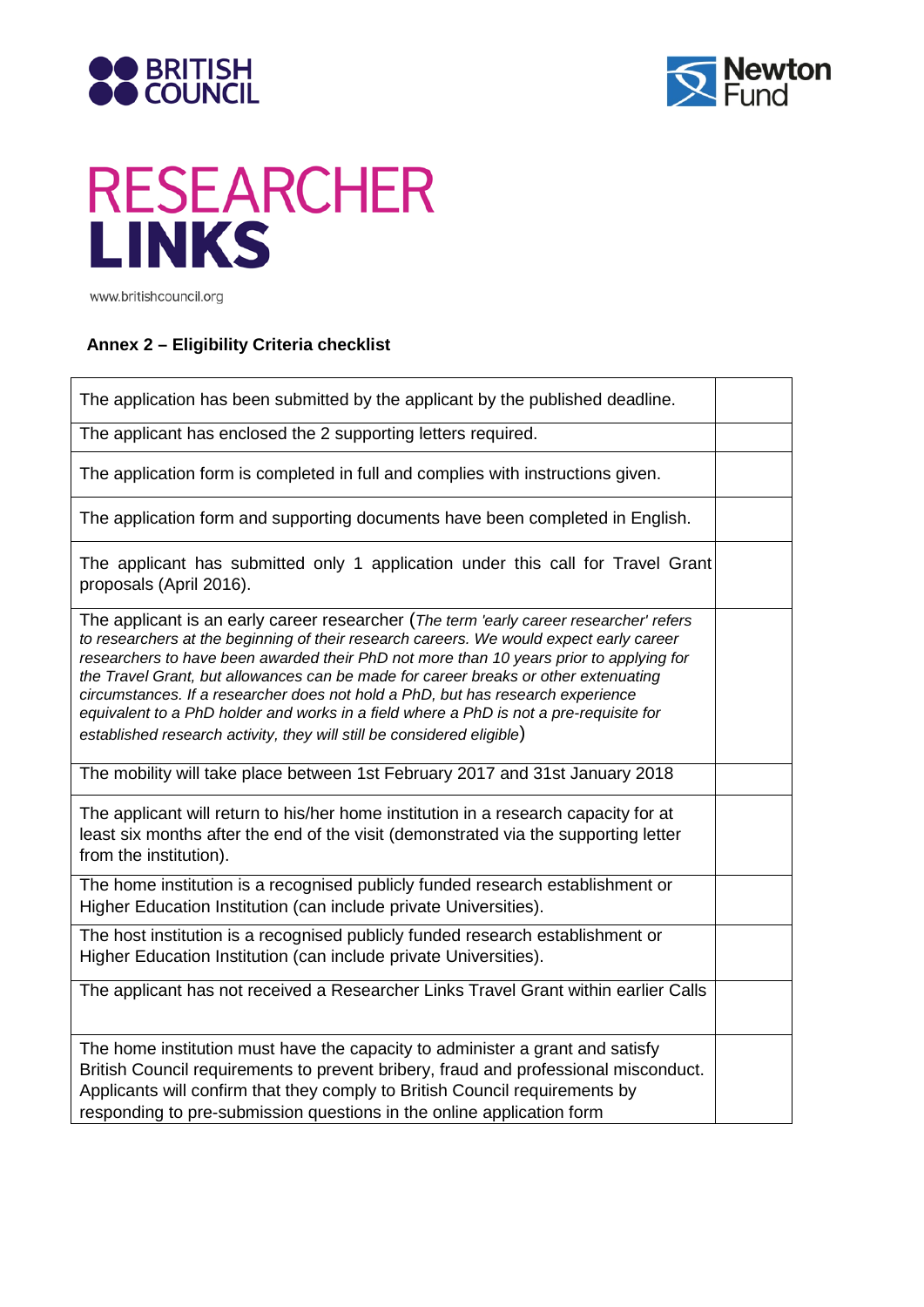# **Annex 3 - Scoring system**

Assessment of the quality and development relevance of the proposals will be performed by panel members in the UK, and the final funding decisions will be made in discussion with British Council country office and in-country partners, if applicable. Proposals with an average score of less than 30 points are considered not fundable. Equally, only proposals that have clearly articulated relevance to economic development and social welfare of the partner country will be considered for funding

| Section 1 - Relevance to economic development and social                                                                                                                                                                                                                                                                                           |                                                                                |               |  |  |
|----------------------------------------------------------------------------------------------------------------------------------------------------------------------------------------------------------------------------------------------------------------------------------------------------------------------------------------------------|--------------------------------------------------------------------------------|---------------|--|--|
| welfare                                                                                                                                                                                                                                                                                                                                            |                                                                                | <b>YES/NO</b> |  |  |
| The proposal clearly articulates a plausible pathway for the research<br>to lead to positive impact on the lives of people on low income and<br>contribute to the economic development and social welfare of the<br>partner country and within a reasonable timeframe (3-15 years).<br>Please see section 4 of the guidelines for further details. |                                                                                |               |  |  |
|                                                                                                                                                                                                                                                                                                                                                    | <b>Score</b>                                                                   | Range         |  |  |
| Section 2 - Research quality and background                                                                                                                                                                                                                                                                                                        |                                                                                | $0 - 20$      |  |  |
| The academic importance and timeliness of the research topic is<br>clearly demonstrated.                                                                                                                                                                                                                                                           | 20 points: Meets all criteria to<br>an exceptional level                       |               |  |  |
| The applicant has sufficient relevant experience to undertake the<br>proposed research visit and achieve the stated objectives.<br>The collaborating institutions are of appropriate academic standing.                                                                                                                                            | 16 to 19 points: Meets the<br>majority of the criteria to a very<br>high level |               |  |  |
|                                                                                                                                                                                                                                                                                                                                                    | 11 to 15 points: Meets the<br>majority of the criteria to a high<br>level      |               |  |  |
|                                                                                                                                                                                                                                                                                                                                                    | 6 to 10 points: Meets the<br>majority of the criteria to an<br>adequate level  |               |  |  |
|                                                                                                                                                                                                                                                                                                                                                    | 1 to 5 points: Meets some of<br>the criteria to an adequate level              |               |  |  |
|                                                                                                                                                                                                                                                                                                                                                    | <b>0 points:</b> Fails to meet any of<br>the criteria to an adequate<br>level. |               |  |  |
| Section 3 - Research visit and proposal                                                                                                                                                                                                                                                                                                            |                                                                                | $0 - 20$      |  |  |
| The description of the proposed research visit includes clear, feasible<br>and realistic objectives and outputs.                                                                                                                                                                                                                                   | 20 points: Meets all criteria to<br>an exceptional level                       |               |  |  |
| There is clear evidence that the proposed research visit supports new<br>links or significantly extends and develops existing links.                                                                                                                                                                                                               | 16 to 19 points: Meets the<br>majority of the criteria to a very<br>high level |               |  |  |
| The benefits and relevance of the collaboration to the UK and partner<br>country institution, and to the research itself, are clearly described.                                                                                                                                                                                                   | 11 to 15 points: Meets the                                                     |               |  |  |
| If the applicant is returning to visit the research group where she/he<br>carried out their PhD research or previously taught, there is clear                                                                                                                                                                                                      | majority of the criteria to a high<br>level                                    |               |  |  |
| evidence that the proposed research visit will expand added value to<br>the collaboration.                                                                                                                                                                                                                                                         | 6 to 10 points: Meets the<br>majority of the criteria to an<br>adequate level  |               |  |  |
| There is strong evidence of support from both the home and host<br>institutions.                                                                                                                                                                                                                                                                   | 1 to 5 points: Meets some of                                                   |               |  |  |
|                                                                                                                                                                                                                                                                                                                                                    | the criteria to an adequate level                                              |               |  |  |
|                                                                                                                                                                                                                                                                                                                                                    | <b>0 points:</b> Fails to meet any of<br>the criteria to an adequate<br>level. |               |  |  |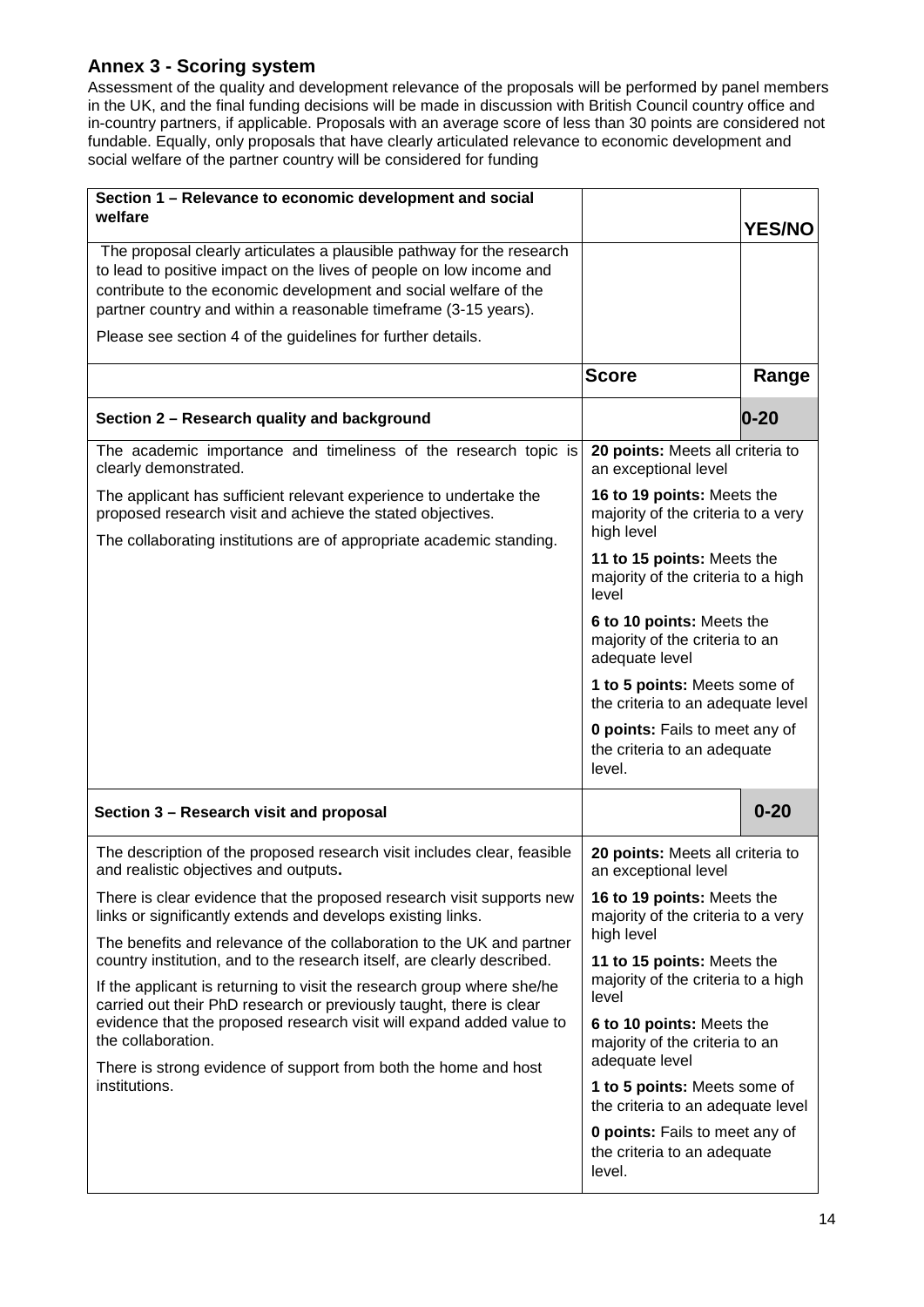| Section 4 - Sustainability and capacity building                                                                                                                             |                                                                                | $0 - 20$ |  |
|------------------------------------------------------------------------------------------------------------------------------------------------------------------------------|--------------------------------------------------------------------------------|----------|--|
|                                                                                                                                                                              | 20 points: Meets all criteria to<br>an exceptional level                       |          |  |
| The proposal includes a clear and feasible description of how the<br>individuals and research groups involved intend to sustain their<br>collaboration over the longer term. | 16 to 19 points: Meets the<br>majority of the criteria to a very<br>high level |          |  |
| The potential in terms of professional development and capacity<br>building for the applicant and other potential beneficiaries is clearly<br>described.                     | 11 to 15 points: Meets the<br>majority of the criteria to a high<br>level      |          |  |
|                                                                                                                                                                              | 6 to 10 points: Meets the<br>majority of the criteria to an<br>adequate level  |          |  |
|                                                                                                                                                                              | <b>1 to 5 points:</b> Meets some of<br>the criteria to an adequate level       |          |  |
|                                                                                                                                                                              | <b>0 points:</b> Fails to meet any of<br>the criteria to an adequate level.    |          |  |
|                                                                                                                                                                              |                                                                                |          |  |

| TOTAL SCORE FOR QUALITY ASSESSMENT    |          |
|---------------------------------------|----------|
| $(Section 1 + Section 2 + Section 3)$ |          |
|                                       | $0 - 60$ |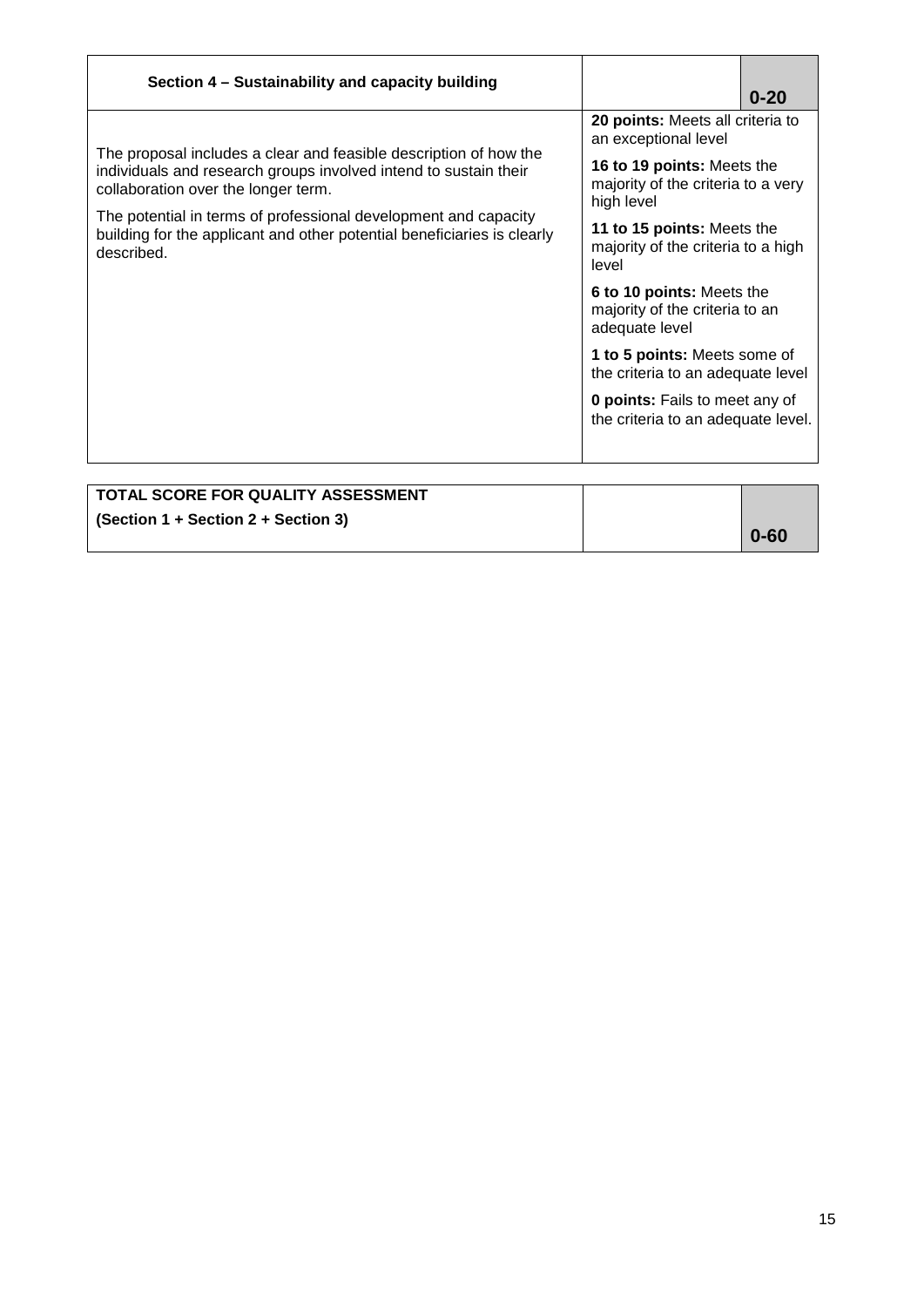# **Annex 4 - Budget**

Newton Researcher Links Travel Grants are intended to be a contribution to the travel, subsistence, visa, insurance costs that researchers incur during their visit. Contributions towards these costs have been calculated using flat rates, depending on the country of the proposed visit and the duration of the visit. Please note that the unit costs given below constitute the maximum amounts that can be requested in each category and that all budget requests will be assessed for feasibility and appropriateness. While the maximum contribution cannot be exceeded, applicants can request less, in which case the amount requested cannot be increased at a later stage.

A small amount, up to £250, can be added for consumables (however, it is expected that the receiving laboratory or department will provide most of these resources). The maximum amounts for each part of the grant, and the maximum total grant that can be requested are shown in the table below, but it is expected that the requested budget reflects the actual costs expected to be incurred.

Additional support based on direct costs can be requested to contribute towards extra childcare costs associated with the visit (up to a maximum of 5% of the subsistence costs requested) and special needs.

Support for special needs should be requested in writing (UK-ResearcherLinks@britishcouncil.org). Requests will be assessed and agreed on an individual basis.

Subsistence amounts have been calculated referring to EC Programmes and British Council local information. Please note that 1 month is considered weeks.

Please note that the grant must not be used to cover staff costs.

### **Direction of travel: UK to partner country**

| <b>Country of</b><br>departure | <b>Country of</b><br>destination | Maximum<br>travel<br>costs | <b>Accommodation</b><br>and<br>Subsistence*<br>(per month) | <b>Maximum</b><br><b>Visa costs</b> | <b>Maximum</b><br>travel<br>insurance<br>costs<br>per month | <b>Maximum</b><br>consumables<br>/ Bench fees<br>per month | <b>Maximum Total cost</b> |                  |                  |                  |                  |
|--------------------------------|----------------------------------|----------------------------|------------------------------------------------------------|-------------------------------------|-------------------------------------------------------------|------------------------------------------------------------|---------------------------|------------------|------------------|------------------|------------------|
|                                |                                  |                            |                                                            |                                     |                                                             |                                                            | 2-month<br>visit          | 3-month<br>visit | 4-month<br>visit | 5-month<br>visit | 6-month<br>visit |
| United<br>Kingdom              | Colombia                         | £1,176                     | £2,206                                                     | £90                                 | £50                                                         | £500                                                       | £6,778                    | £9,534           | £12,290          | £15,046          | £17,802          |
| United<br>Kingdom              | Egypt                            | £800                       | £1,000                                                     | £150                                | £65                                                         | £500                                                       | £4,080                    | £5,645           | £7,210           | £8,775           | £10,340          |